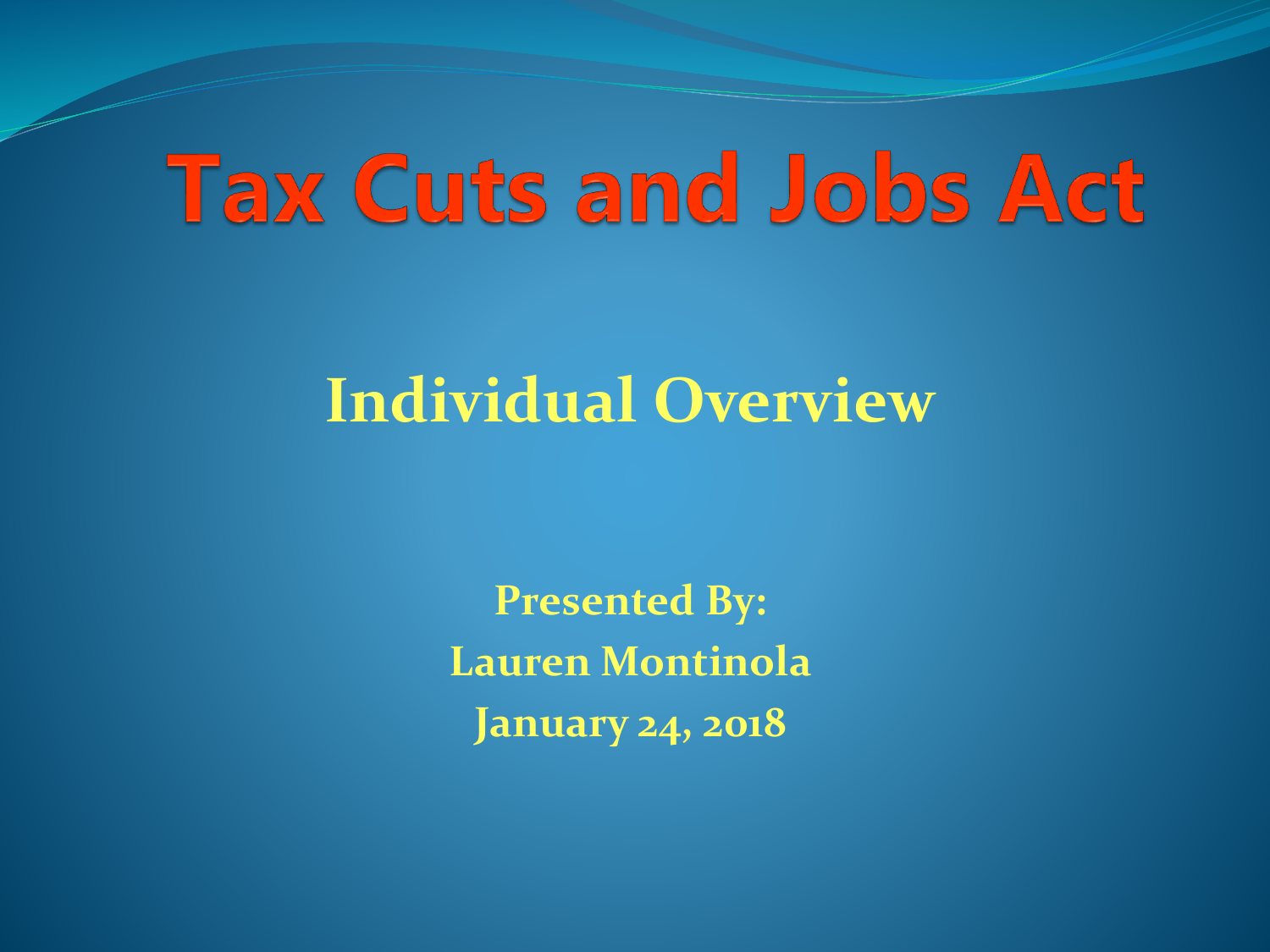# Individual Tax Reform

- **1. Individual Tax Rates**
- **2. Standard Deduction**
- **3. Personal Exemptions**
- **4. Child Tax Credit**
- **5. Home Mortgage Interest**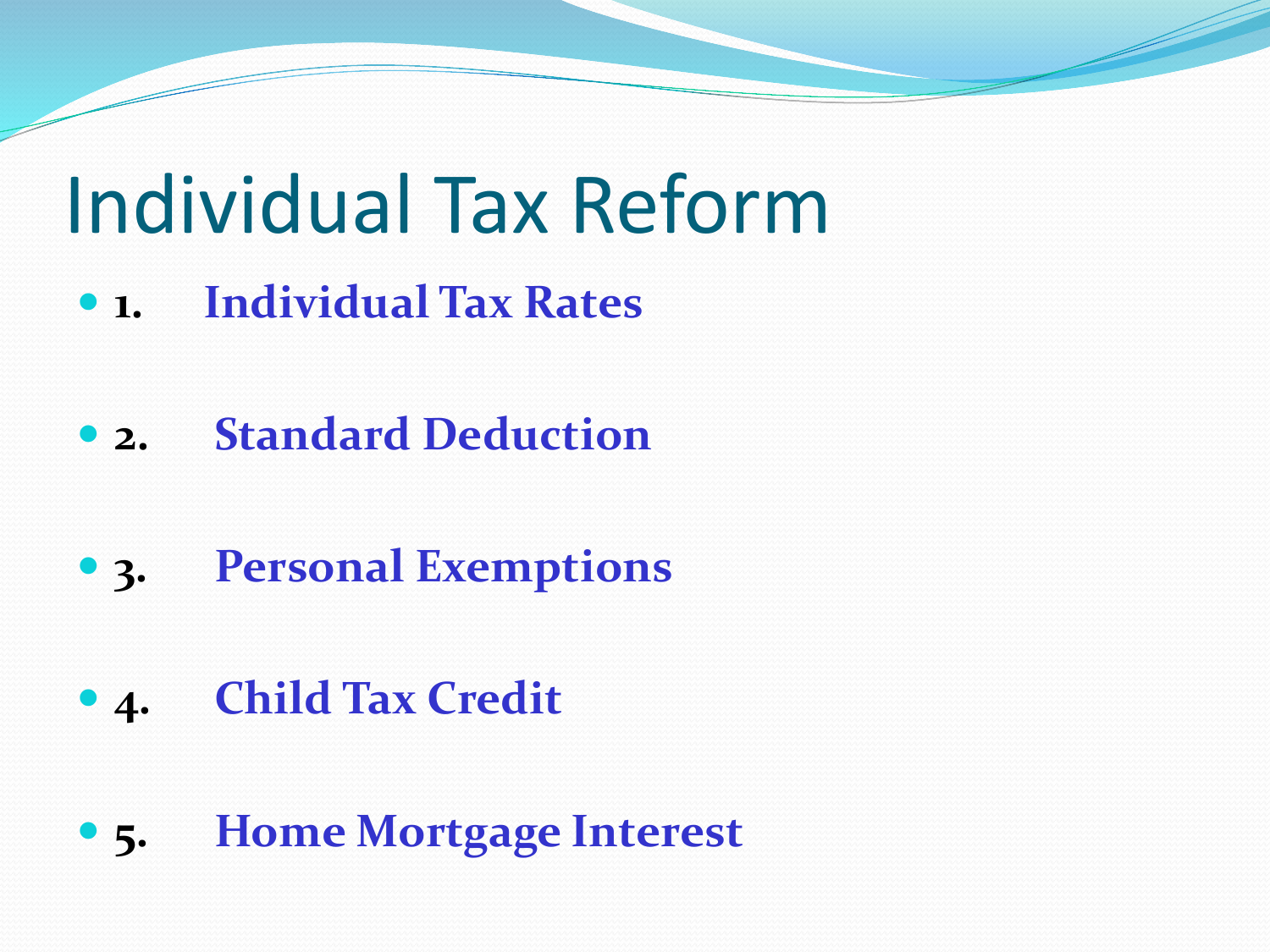#### Individual Tax Reform

- **6. Personal Casualty & Theft Losses**
- **7. Moving Expenses**
- **8. Alternative Minimum Tax**
- **9. Individual Mandate**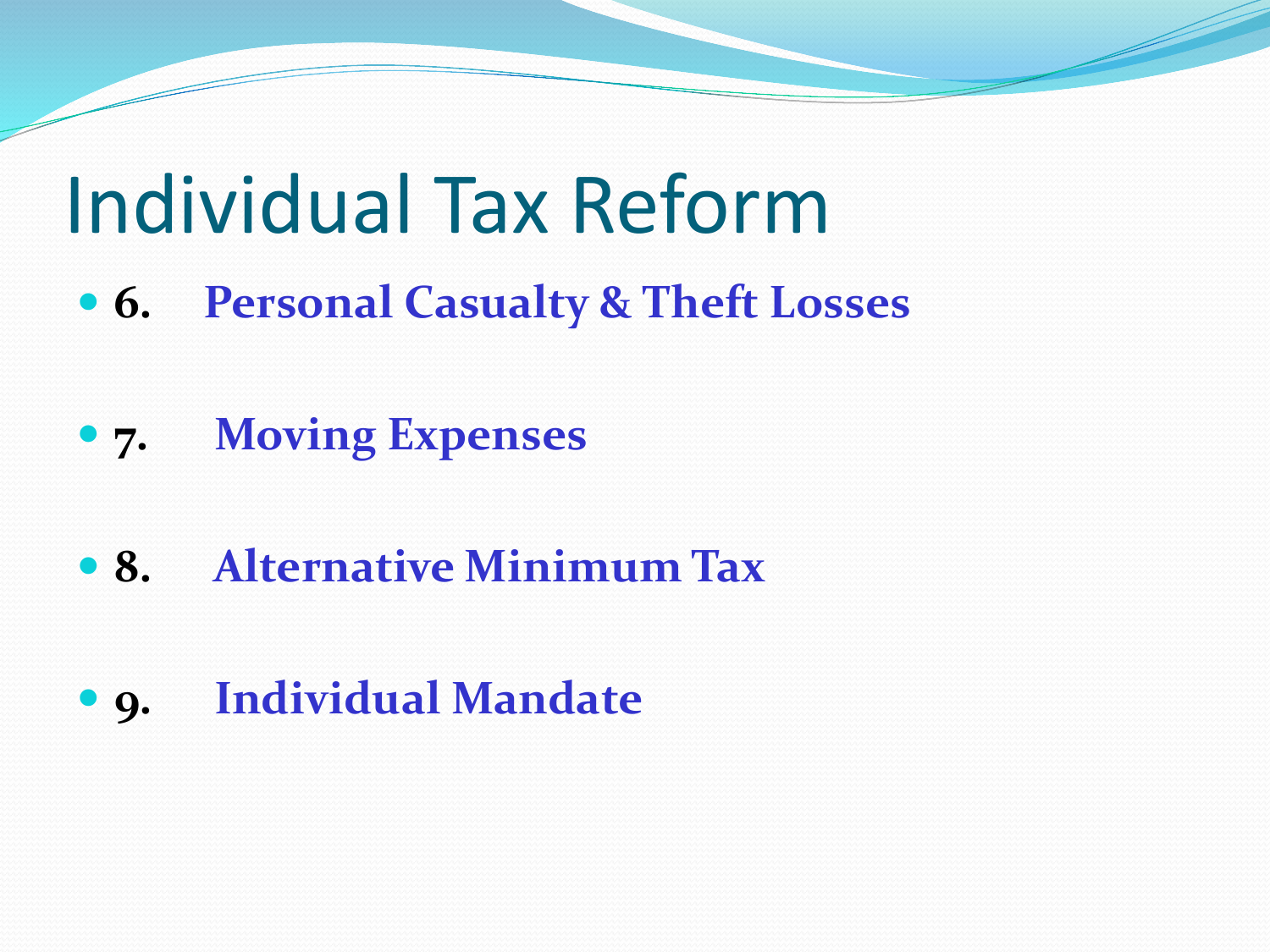# Individual Tax Rates

| Old Law $(2017)$ | <b>New Law</b>      |
|------------------|---------------------|
| $10\%$           | $10\%$              |
| $15\%$           | $12\%$              |
| $25\%$           | $22\%$              |
| 28%              |                     |
| $33\%$           | $\frac{24\%}{32\%}$ |
| $35\%$<br>39.6%  | $35\%$              |
|                  | $37\%$              |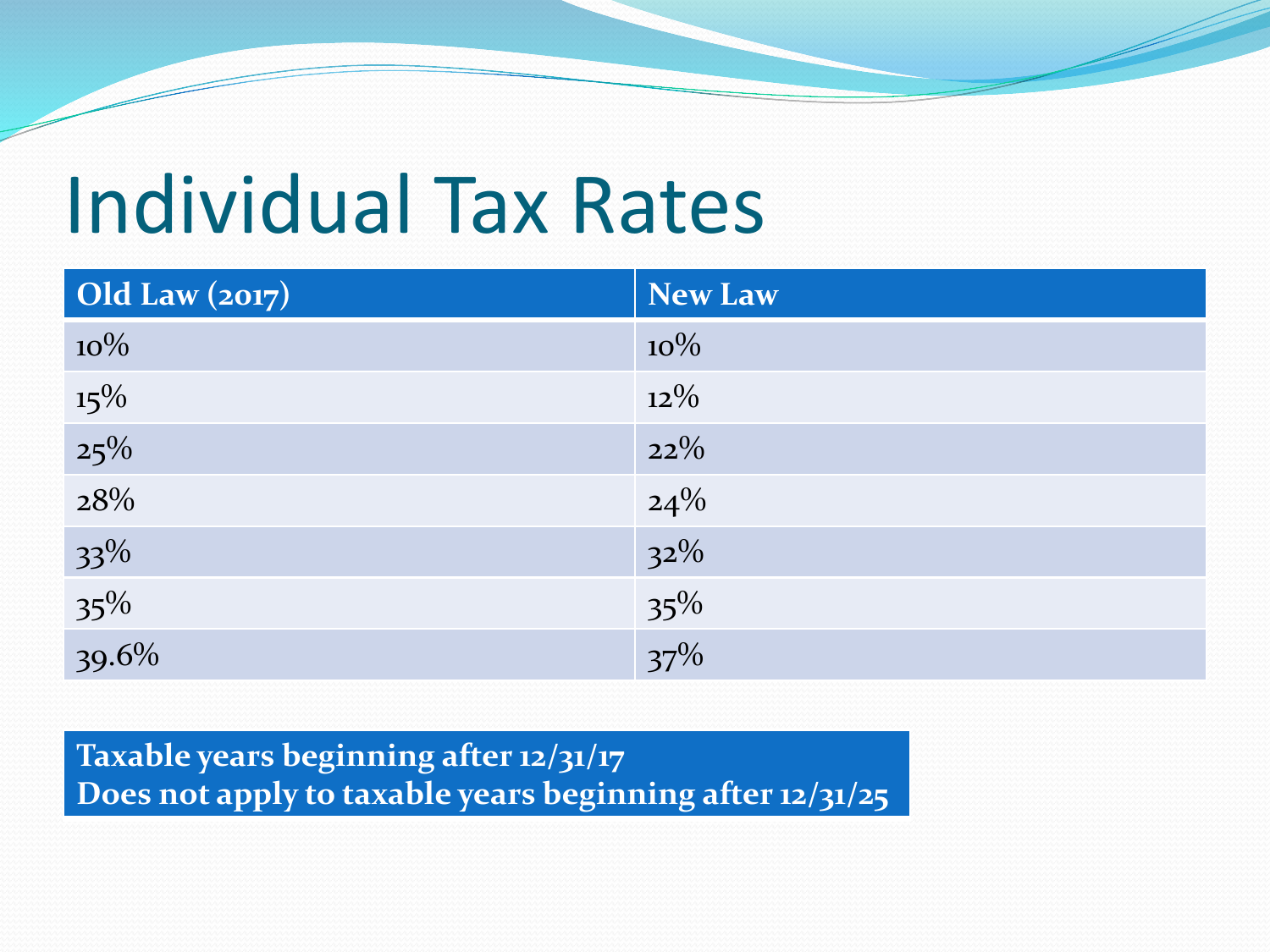# Standard Deduction

| Old Law $(2017)$            | <b>New Law</b>             |
|-----------------------------|----------------------------|
| Single $-6,350$             | Single $-12,000$           |
| Married Joint $-12,700$     | Married Joint $-24,000$    |
| Head of Household $-$ 9,350 | Head of Household – 18,000 |
|                             |                            |
|                             |                            |
|                             |                            |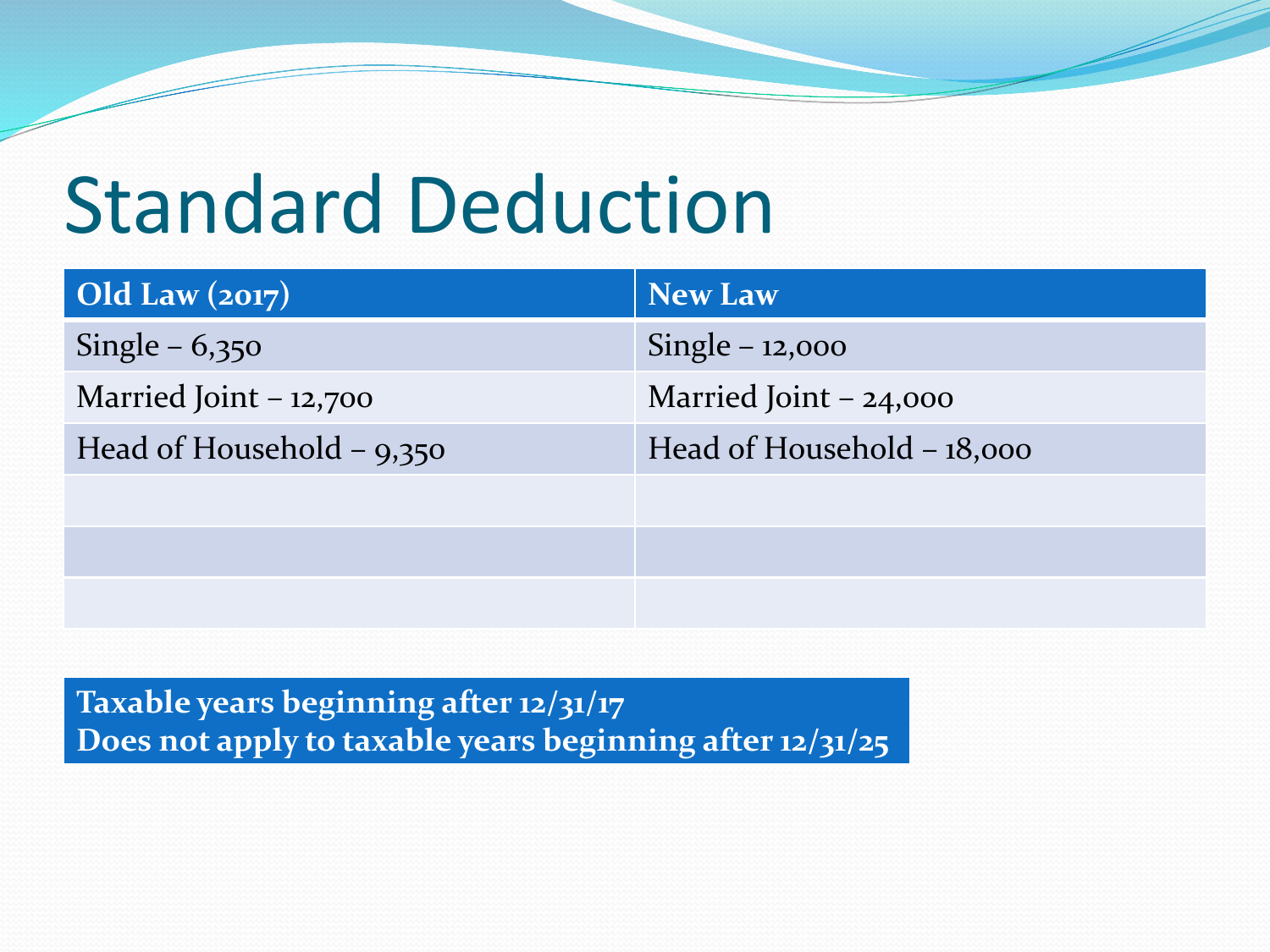## Personal Exemptions

| Old Law $(2017)$              | <b>New Law</b>             |
|-------------------------------|----------------------------|
| Personal/Dependency - $4,050$ | Personal/Dependency - None |
|                               |                            |
|                               |                            |
|                               |                            |
|                               |                            |
|                               |                            |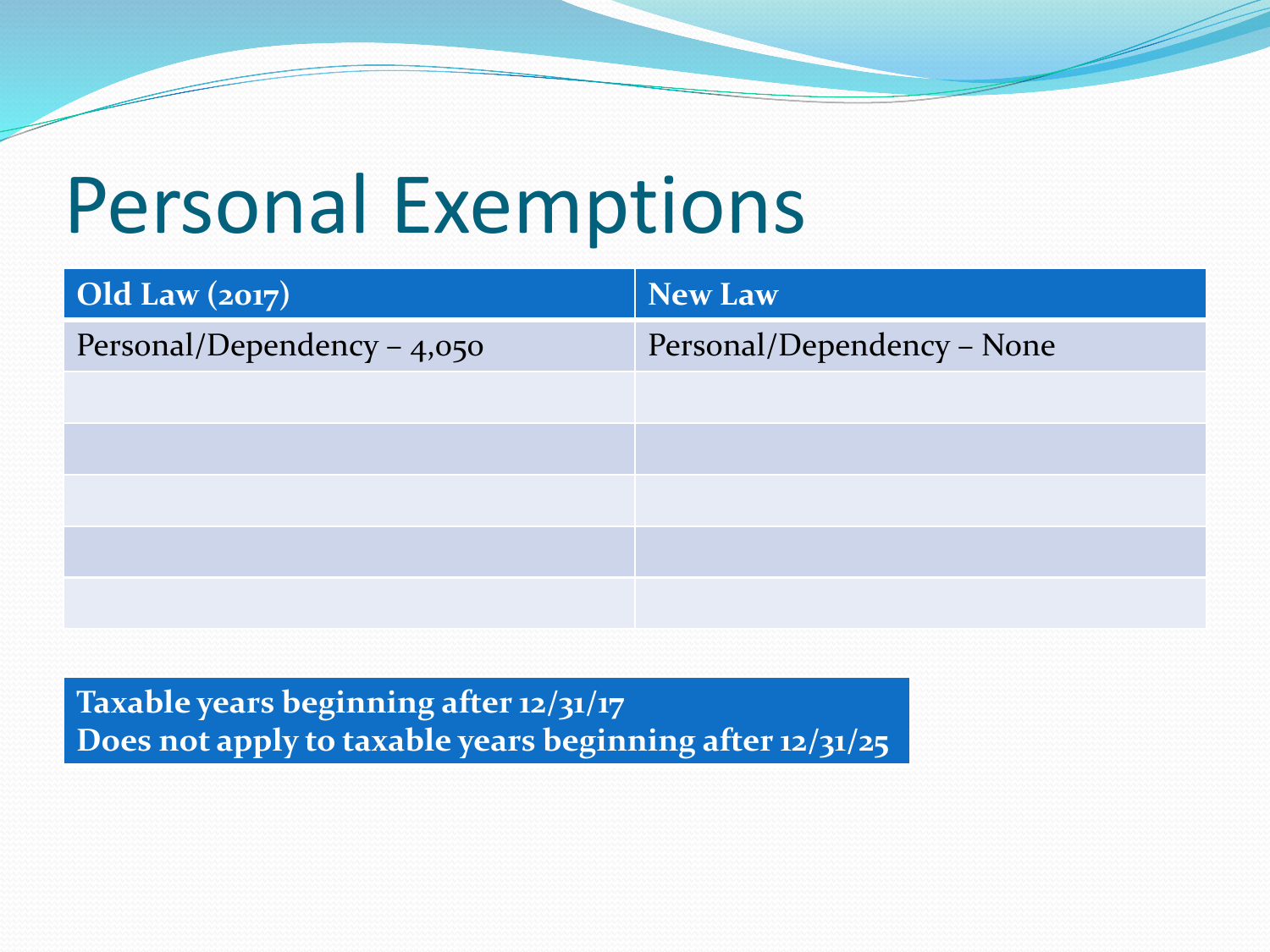# Child Tax Credit

| Old Law $(2017)$               | <b>New Law</b>                           |
|--------------------------------|------------------------------------------|
| Amount - 1,000 (Nonrefundable) | $Amount - 2,000$                         |
|                                | Refundable - 1,400                       |
|                                |                                          |
|                                | Other Dependent – 500<br>(nonrefundable) |
|                                |                                          |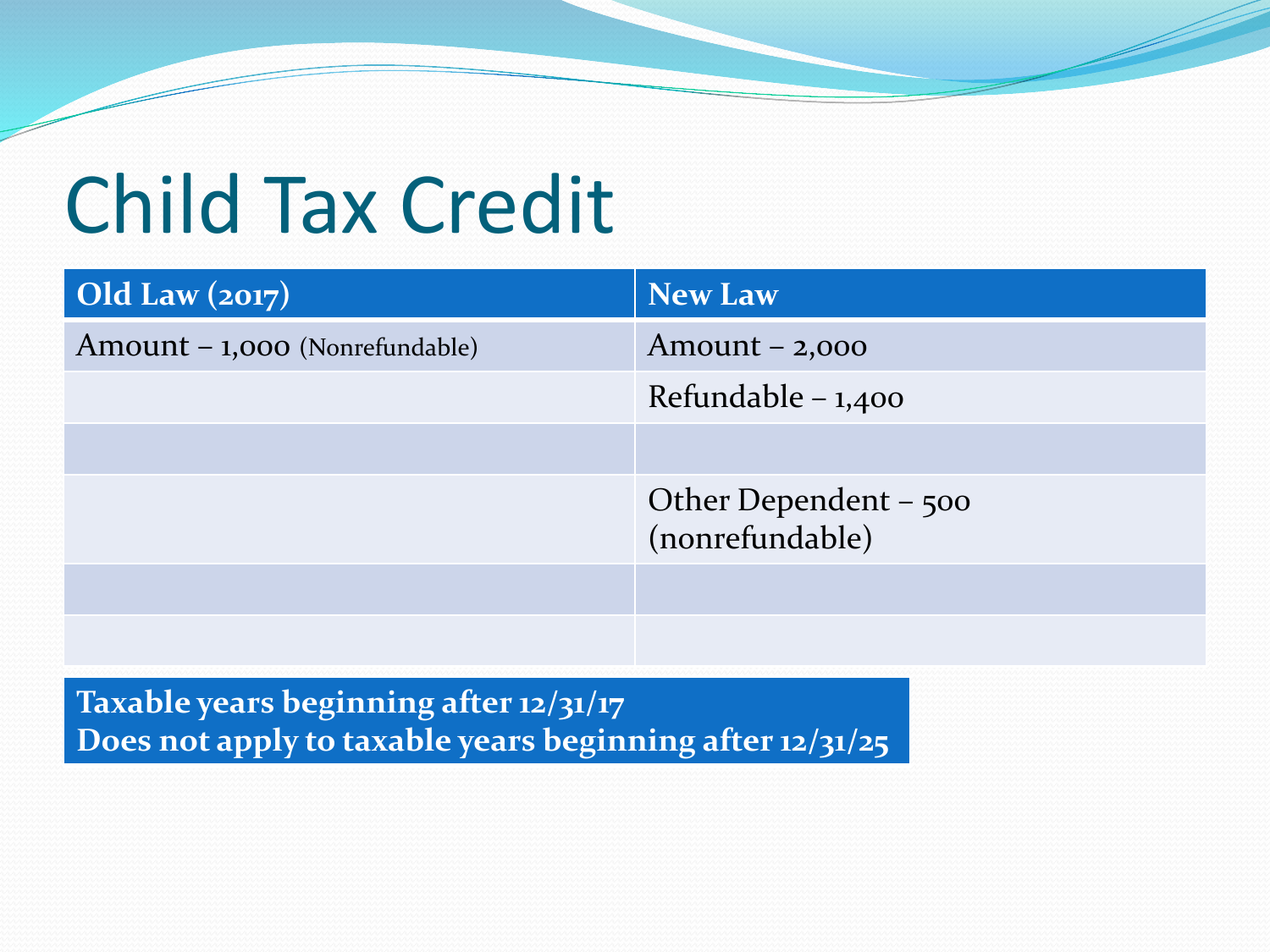# Home Mortgage Interest

| $\left  \text{Old Law} \left( \text{2017} \right) \right $ | <b>New Law</b>               |
|------------------------------------------------------------|------------------------------|
| Home Mortgage Debt $-1,000,000$                            | Home Mortgage Debt – 750,000 |
| $MFS - 500,000$                                            | $MFS - 375,000$              |
| Home Equity Debt – 100,000                                 | Home Equity Debt - None      |
| $MFS - 50,000$                                             | MFS - None                   |
|                                                            |                              |
|                                                            |                              |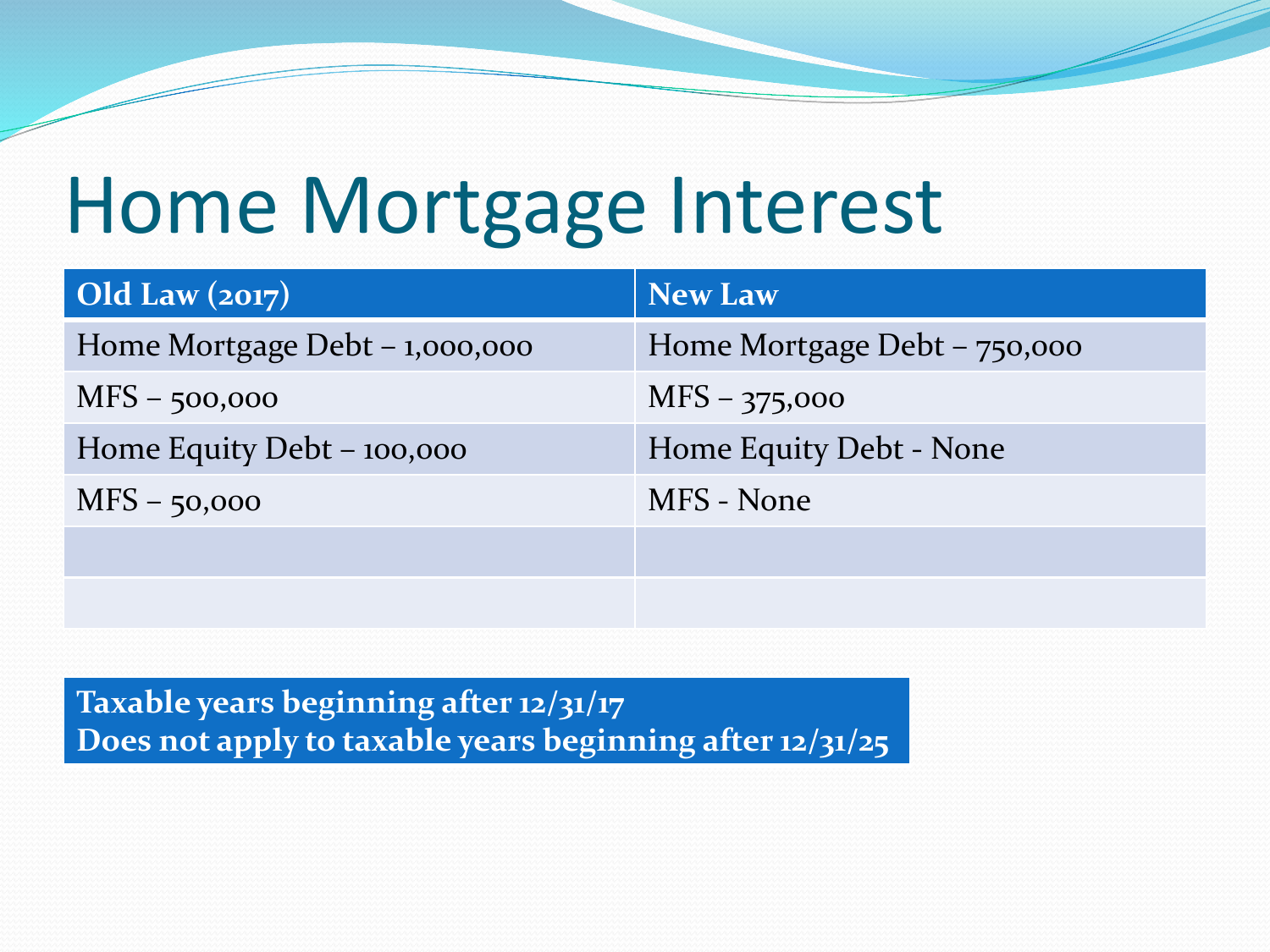## Personal Casualty & Theft

| Old Law $(2017)$ | <b>New Law</b>                           |
|------------------|------------------------------------------|
| Deductible       | <b>Federally Declared Disaster Areas</b> |
|                  |                                          |
|                  |                                          |
|                  |                                          |
|                  |                                          |
|                  |                                          |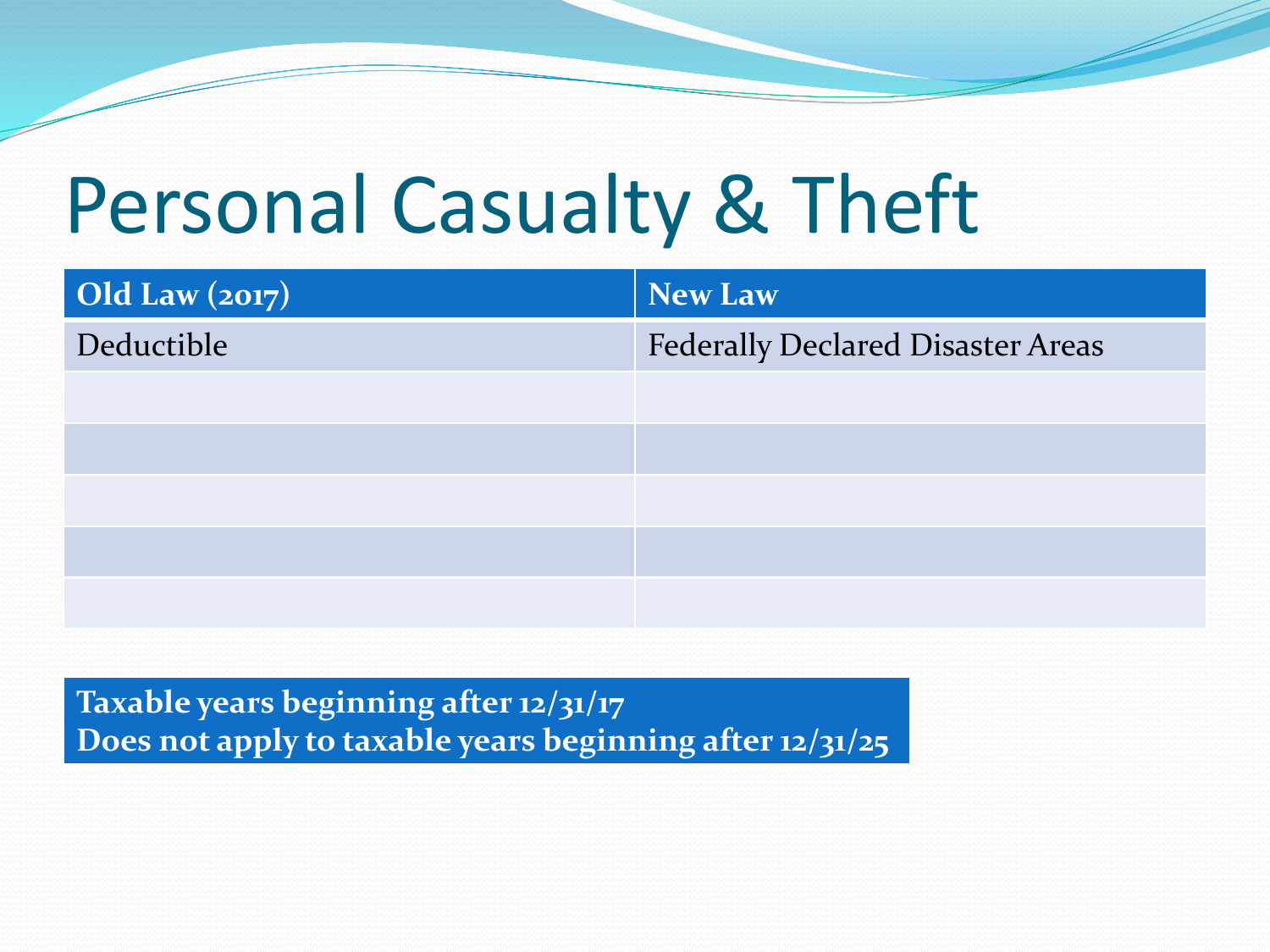## Moving Expenses

| <b>Old Law (2017)</b> | New Law  |
|-----------------------|----------|
| Deductible            | Repealed |
|                       |          |
|                       |          |
|                       |          |
|                       |          |
|                       |          |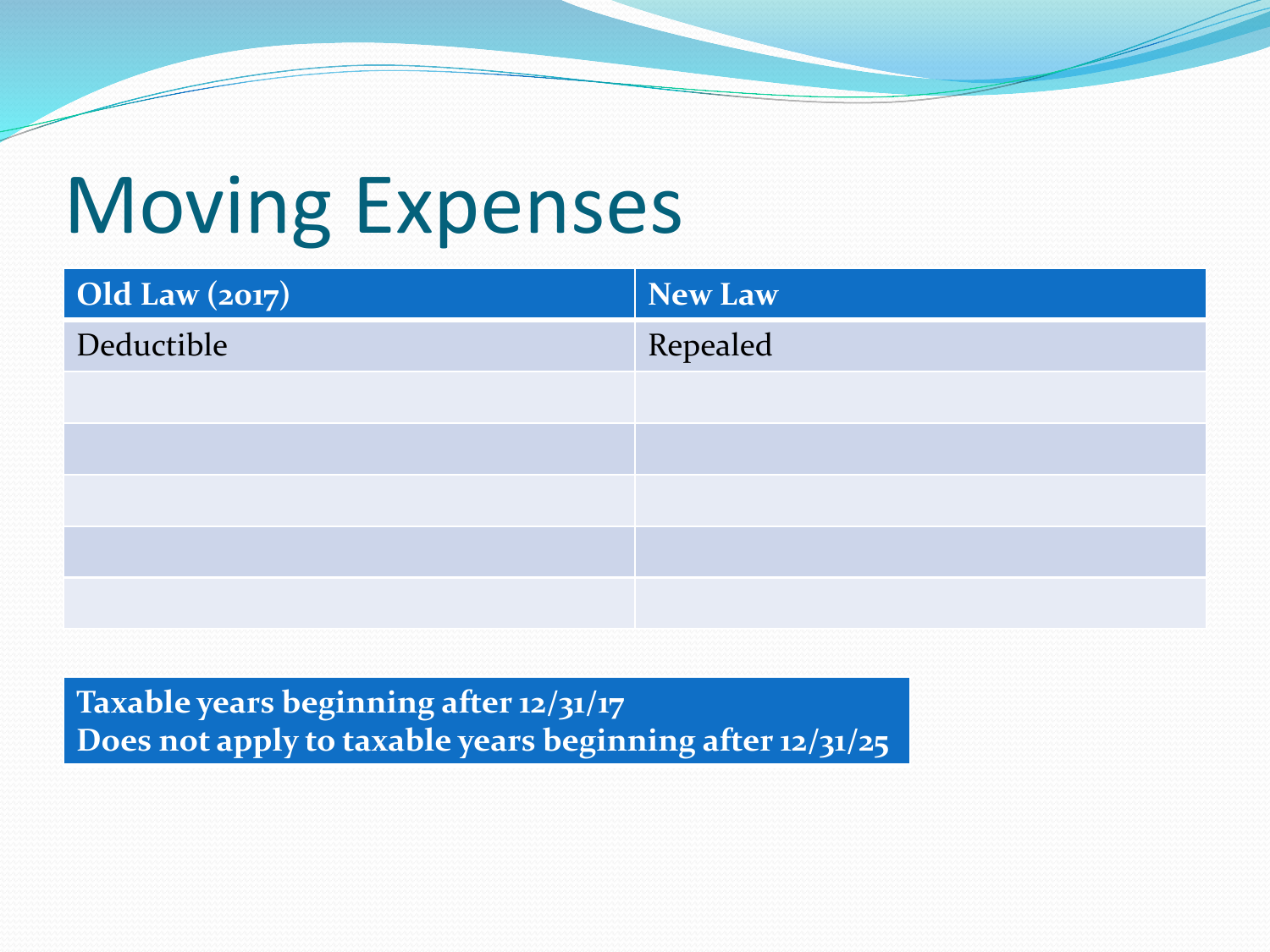## Alternative Minimum Tax

| Old Law $(2017)$ | <b>New Law</b>    |
|------------------|-------------------|
| $MFJ - 84,500$   | $MFJ - 109,400$   |
| $MFS - 42,250$   | $MFS - 54,700$    |
| Other - 54,300   | Other $-70,300$   |
|                  |                   |
| $MFJ - 160,900$  | $MFJ - 1,000,000$ |
| Other - 120,700  | Other - 500,000   |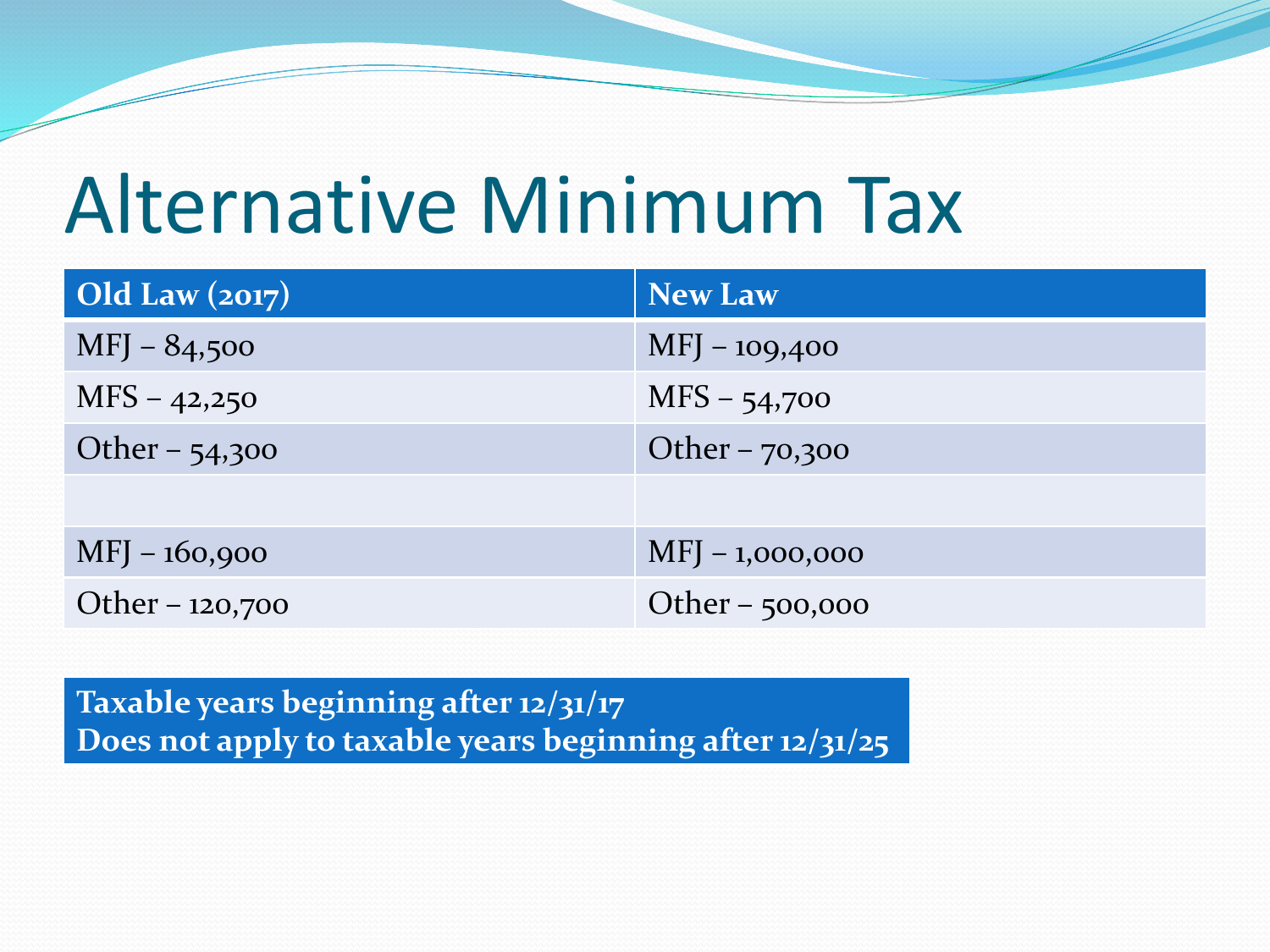## Individual Mandate

- **1.** Repeals individual mandate effective for months beginning after 12/31/18.
- **2.** Individual mandate did not apply in Guam/CNMI.